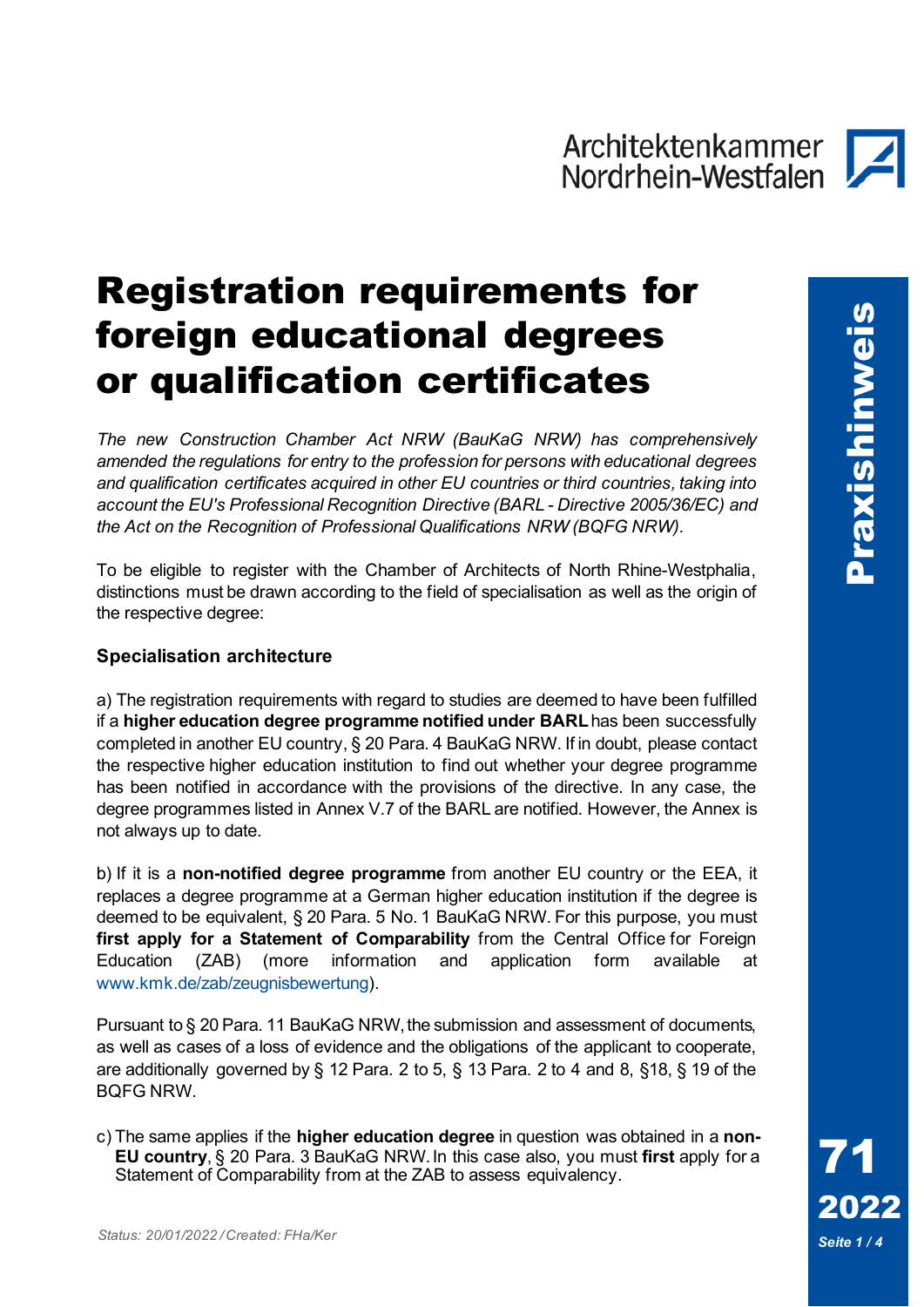d) Persons who hold **proof of a professional qualification** issued in an EU member state or a state of the EEA are also eligible for registration, provided that the profession of architect is regulated by law in the country concerned, § 20 Para. 5 No. 2 item a BauKaG NRW (list of regulated professions available at [www.ec.europa.eu/growth/tools](https://ec.europa.eu/growth/tools-databases/regprof/index.cfm?action=homepage)[databases/regprof\)](https://ec.europa.eu/growth/tools-databases/regprof/index.cfm?action=homepage).

If the profession is not regulated in the country in question, it is also sufficient to have practised the profession full-time for at least one year during the previous ten years there – or a corresponding amount of part-time – in conjunction with proof of qualification or training issued by the competent authority there that proves that the holder has been prepared for practising the profession in question, § 20 Para. 5 No. 2 item b BauKaG NRW.

Proof of professional practice is not required if the proof of qualification or training attests to a regulated course of training as referred to in Article 3(1)(e) of Directive 2005/36/EC.

#### **Compensatory Measures**

In cases b) to d), if the content of the degree programme or professional practice deviates significantly from the requirements applicable here and cannot be demonstrably compensated for by professional experience or lifelong learning, compensatory measures may be ordered, which can generally take the form of an adaptation period or an aptitude test, § 20 Para. 6 BauKaG NRW.

In cases b) and c), an aptitude test will regularly have to be ordered according to the requirements of the BauKaG NRW, § 20 para. 6 p. 3 in conjunction with Art. 10 letter c BARL (applicants whose proof of EU training has not been notified). For applicants who have acquired a professional qualification in the field of architecture outside the scope of the BARL, § 20 Para. 7 orders the aptitude test as the only option. If an aptitude test is required, it must be taken within six months of its ordering. The examination covers selected subject areas, the knowledge of which is an essential prerequisite for holding the professional title.

The same applies to case d) – regular aptitude test. The situation is only different in the constellation of Art. 11 letter a of the BARL (person without a higher education degree and without education at the secondary level). In this case, the applicant must complete both an adaptation period and an aptitude test. However, the Chamber of Architects may also refuse registration without having ordered the aforementioned compensatory measures § 20 Para. 6 Sentence 2.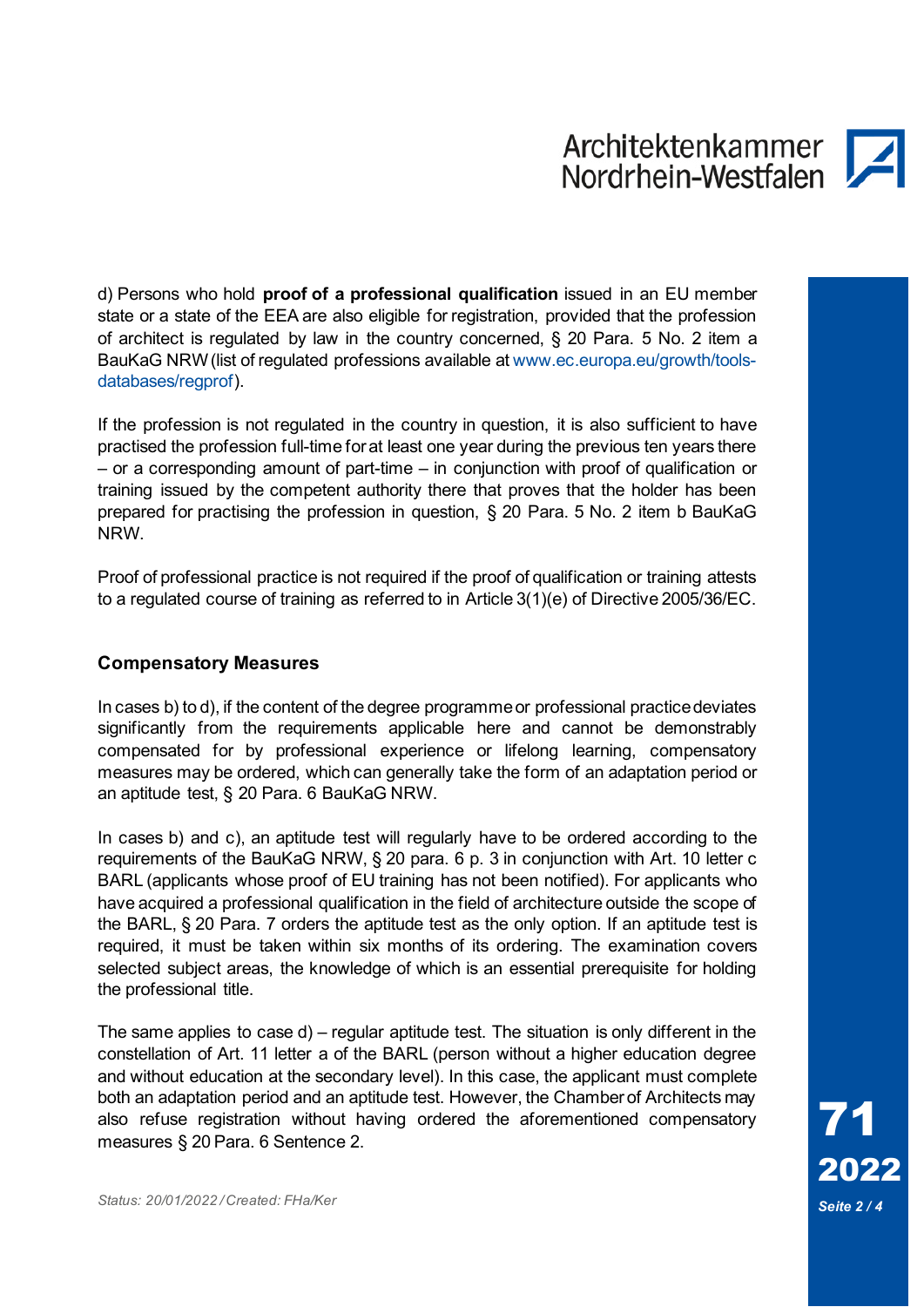#### **Specialisation: interior design, landscape architecture, urban planning**

a) The registration requirement of the necessary higher education degree in the relevant subject area shall be deemed to be fulfilled if proof of an equivalent degree at a foreign higher education institution or at another foreign institution can be provided. For this purpose, you must **first apply for a Statement of Comparability** from the Central Office for Foreign Education (ZAB) (more information and application form available at [www.kmk.org/zab/zeugnisbewertung\)](https://www.kmk.org/zab/zeugnisbewertung.html).

Pursuant to § 20 Para. 11 BauKaG NRW, the submission and assessment of documents, as well as cases of a loss of evidence and the obligations of the applicant to cooperate, are additionally governed by § 12 Para. 2 to 5, § 13 Para. 2 to 4 and 8, §18, § 19 of the BQFG.

b) Furthermore, persons who hold **proof of a professional qualification** issued in an EU member state or a state of the European Economic Area are eligible for registration, provided that the profession in question (interior architect, landscape architect or urban planner) is regulated by law in the country concerned, § 20 Abs.5 Nr. 2 lit. a BauKaG NRW (list of regulated professions available at [www.ec.europa.eu/growth/tools](https://ec.europa.eu/growth/tools-databases/regprof/index.cfm?action=homepage)[databases/regprof\)](https://ec.europa.eu/growth/tools-databases/regprof/index.cfm?action=homepage).

If the profession is not regulated in the country in question, it is also sufficient to have practised the profession full-time for at least one year during the previous ten years there – or a corresponding amount of part-time – in conjunction with proof of qualification or training issued by the competent authority there that proves that the holder has been prepared for practising the profession in question, § 20 Para. 5 No. 2 item b BauKaG NRW.

Proof of professional practice is not required if the proof of qualification or training attests to a regulated course of training as referred to in Article 3(1)(e) of Directive 2005/36/EC.

#### **Compensatory Measures**

If the content of the degree programme or professional practice deviates significantly from the requirements applicable here and cannot be demonstrably compensated for by professional experience or lifelong learning, the deficit can only be compensated for in terms of an aptitude test § 20 Para. 7. This aptitude test must be taken within six months of its ordering, § 20 Para. 6. The test covers selected subject areas, knowledge of which is an essential requirement for holding the professional title.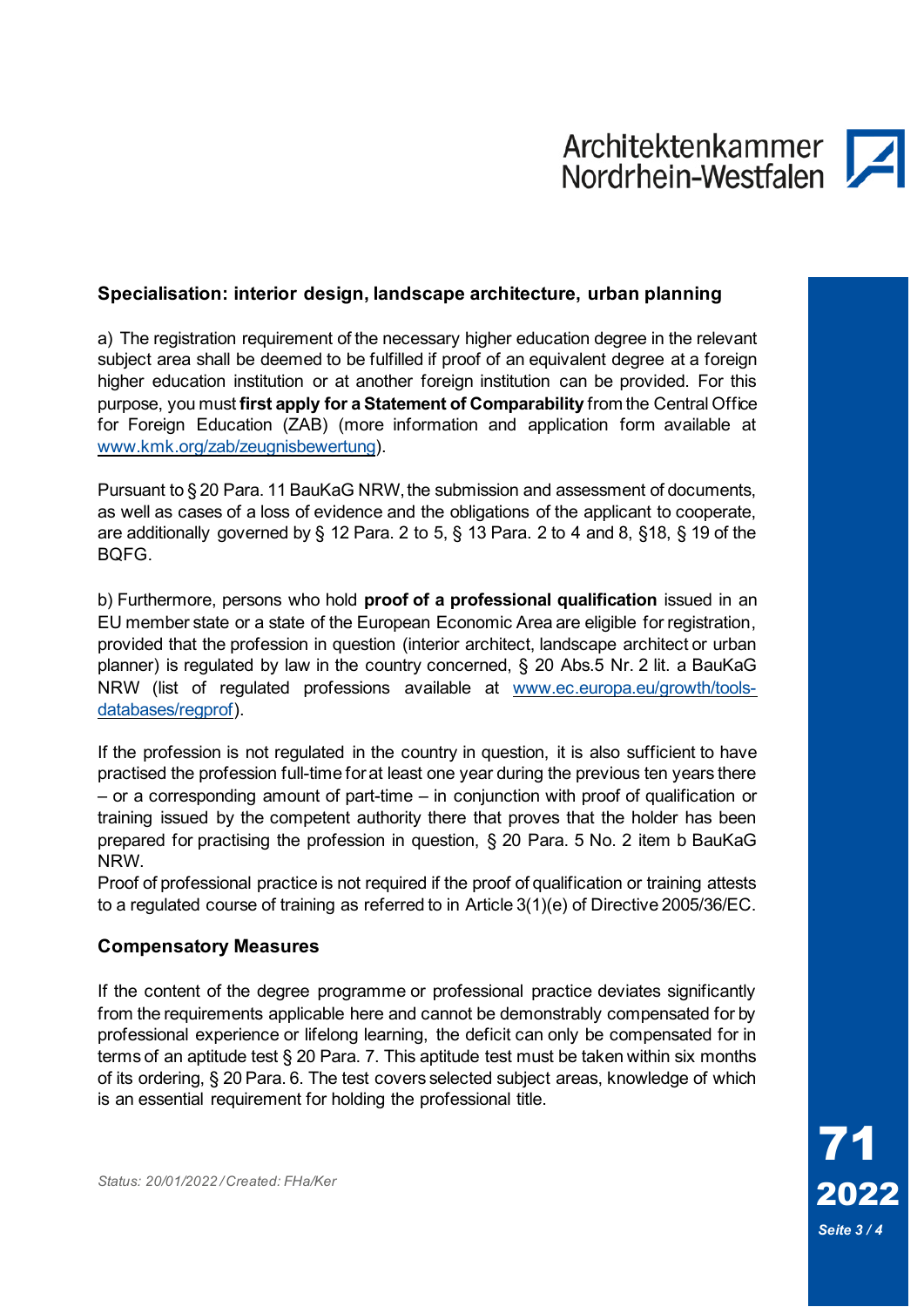#### **Documents to be submitted**

You will find a list of the specific documents to be submitted in the respective application for registration.

#### **Please Note**

Because cases can vary greatly, particularly when it comes to educational degrees and certificates from non-EU countries, we cannot provide comprehensive answers on every case in this brief information sheet. For this reason, we strongly recommend that you contact our registration department [\(eintragung@aknw.de\)](mailto:eintragung@aknw.de) before submitting an application.

#### **For more information, please feel free to contact the**

**Architektenkammer Nordrhein-Westfalen**

Zollhof 1 40221 Düsseldorf Tel: (0211) 49 67 - 0 Fax: (0211) 49 67 - 99 E-Mail: [info@aknw.de](mailto:info@aknw.de) Internet: [www.aknw.de](http://www.aknw.de/)